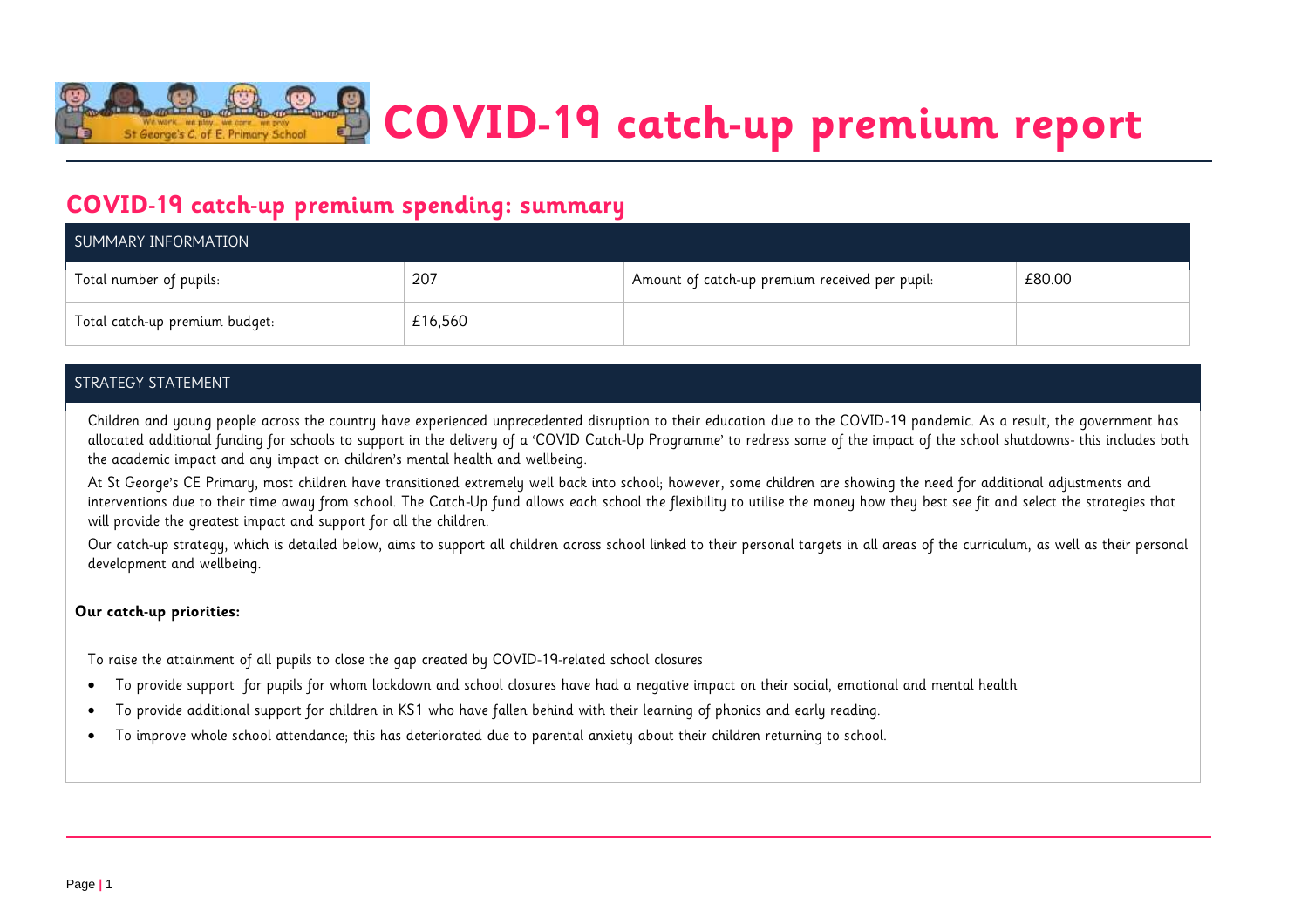## **Barriers to learning**

|                    | <b>BARRIERS TO FUTURE ATTAINMENT</b>                                                         |
|--------------------|----------------------------------------------------------------------------------------------|
| Academic barriers: |                                                                                              |
| A                  | Pupils will have significant gaps in their learning due to lost teaching time                |
| B.                 | Prolonged school closures has negatively impacted pupils social, emotional and mental health |
|                    | Pupils in Key Stage One have fallen behind with their learning of phonics and early reading. |

| ADDITIONAL BARRIERS |                                                                                  |  |  |
|---------------------|----------------------------------------------------------------------------------|--|--|
| External barriers:  |                                                                                  |  |  |
| D                   | Low attendance due to parental anxiety about returning to school                 |  |  |
| E                   | Home learning environments may not support remote learning may not be accessible |  |  |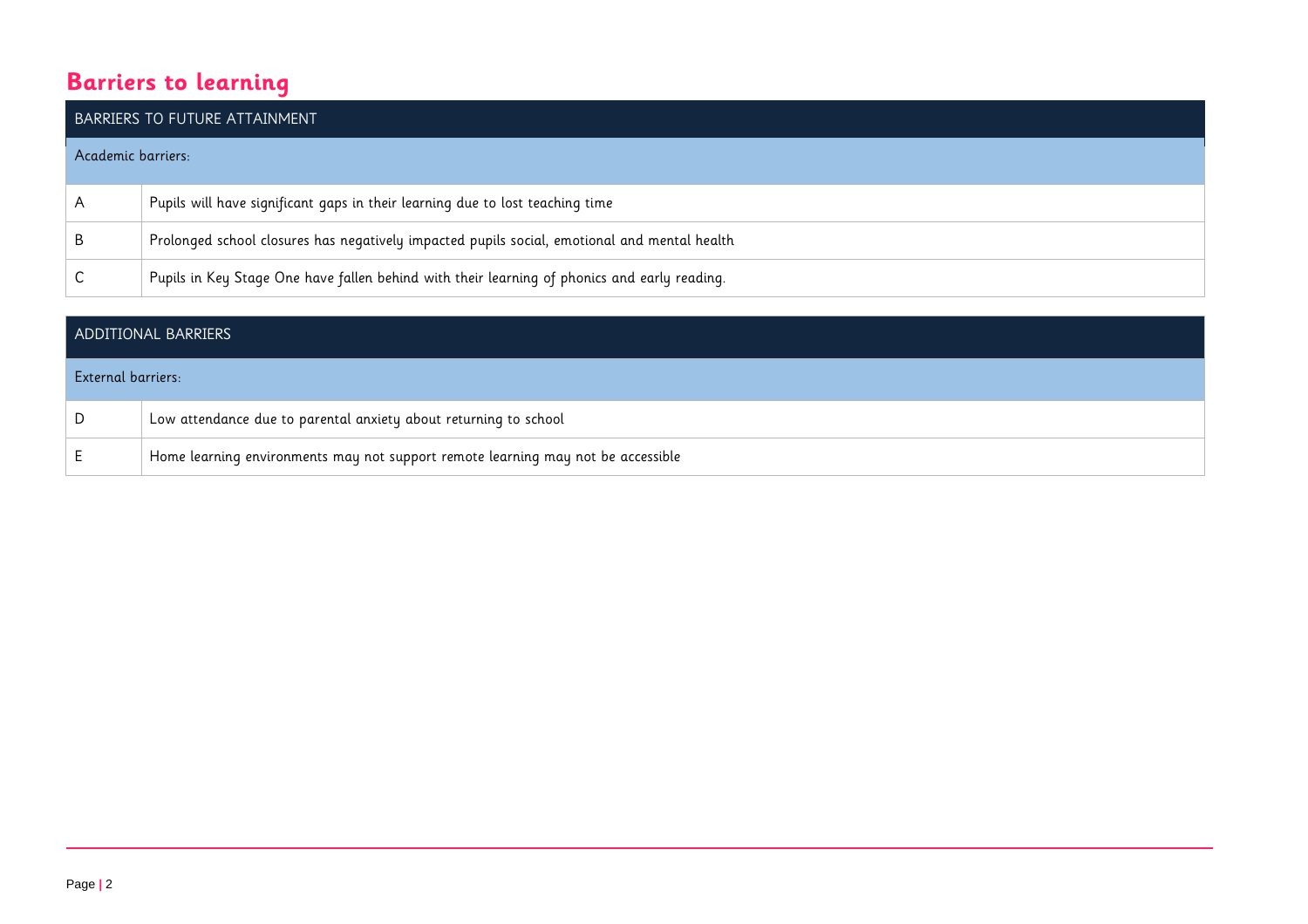# **Planned expenditure for current academic year**

### Quality of teaching for all

| Action                                                                                                                             | Intended outcome<br>and success criteria                                                                                                 | What's the evidence and<br>rationale for this choice?                                    | How will you make sure it's<br>implemented well?                               | Staff lead      | Review?<br>Cost?                     |
|------------------------------------------------------------------------------------------------------------------------------------|------------------------------------------------------------------------------------------------------------------------------------------|------------------------------------------------------------------------------------------|--------------------------------------------------------------------------------|-----------------|--------------------------------------|
| Improve the quality of<br>teaching so that<br>outcomes for all pupils<br>improve.                                                  | Pupils will attain at<br>least in line with<br>national data in all of<br>the following areas:<br>Phonics, Reading,<br>Writing and Maths | Improved teaching ensures progress and<br>achievement for all children.                  | Lesson observations<br>Book scrutiny's<br>Termly assessment and data analysis. | JT<br><b>LP</b> | £875<br>(supply)                     |
| Ensure all staff receive<br>relevant CPD to ensure<br>best practice and that all<br>staff are up to date with<br>national updates. | Pupils will attain at<br>least in line with<br>national data in all of<br>the following areas:<br>Phonics, Reading,<br>Writing and Maths | Staff with relevant CPD and up to date<br>knowledge are able to ensure best<br>practice. | Use of the LA CPD<br>Staff meeting time used for relevant<br>training          | JT<br><b>LP</b> | £700<br>course fees<br>£700 (supply) |
| Total budgeted cost:                                                                                                               |                                                                                                                                          |                                                                                          |                                                                                | £2,275          |                                      |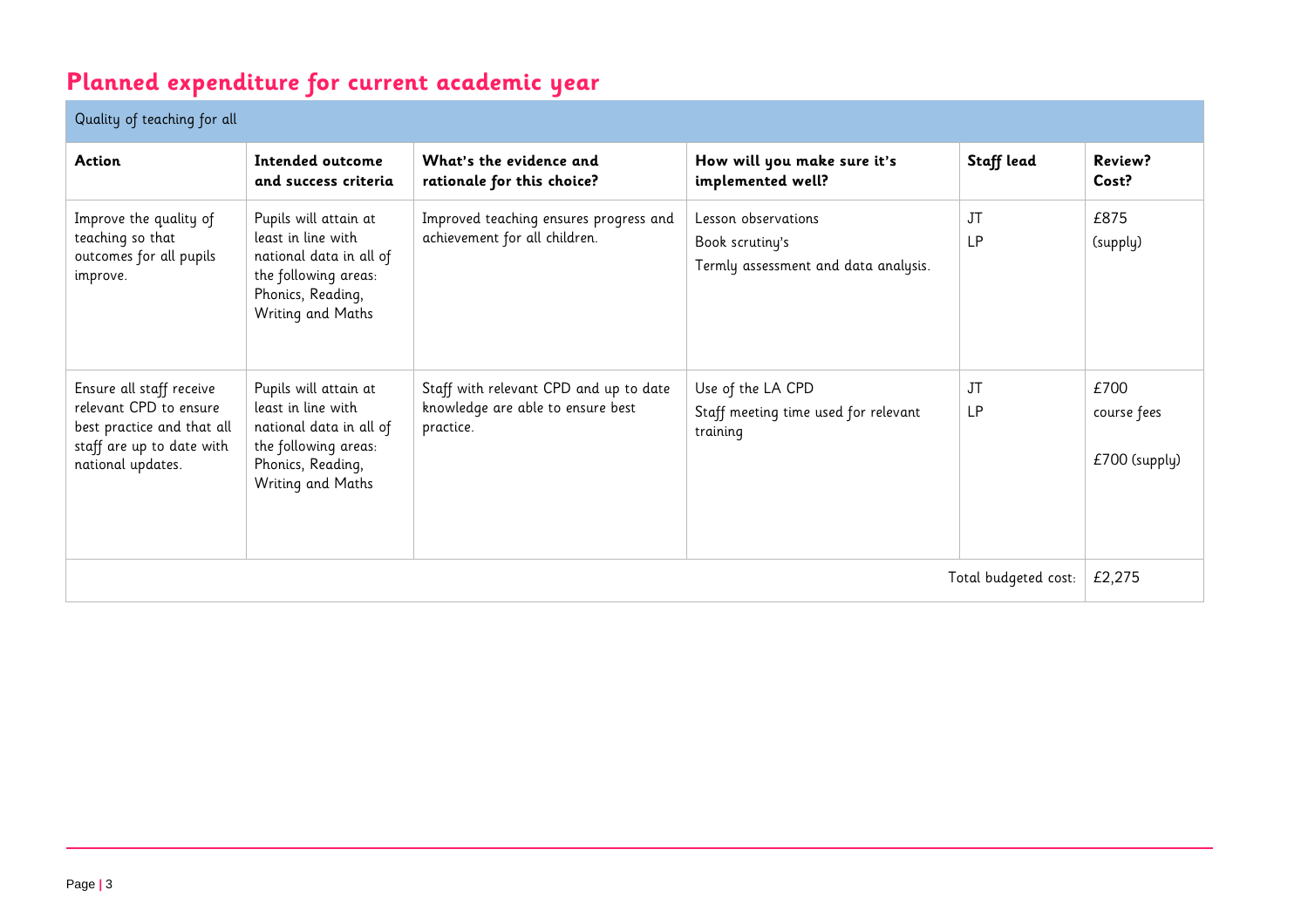| <b>Targeted support</b>                                                                                                                                                                                                                                                                                                                                                                                                                                                                                                     |                                          |                                                                                                                                                                                                                                                                                                                                                                                                                                                                                                                                                                                                                                                                                               |                                                                                                                                                                                                                                                                                               |                              |                                                                                  |  |  |
|-----------------------------------------------------------------------------------------------------------------------------------------------------------------------------------------------------------------------------------------------------------------------------------------------------------------------------------------------------------------------------------------------------------------------------------------------------------------------------------------------------------------------------|------------------------------------------|-----------------------------------------------------------------------------------------------------------------------------------------------------------------------------------------------------------------------------------------------------------------------------------------------------------------------------------------------------------------------------------------------------------------------------------------------------------------------------------------------------------------------------------------------------------------------------------------------------------------------------------------------------------------------------------------------|-----------------------------------------------------------------------------------------------------------------------------------------------------------------------------------------------------------------------------------------------------------------------------------------------|------------------------------|----------------------------------------------------------------------------------|--|--|
| <b>Action</b>                                                                                                                                                                                                                                                                                                                                                                                                                                                                                                               | Intended outcome<br>and success criteria | What's the evidence and<br>rationale for this choice?                                                                                                                                                                                                                                                                                                                                                                                                                                                                                                                                                                                                                                         | How will you make sure it's<br>implemented well?                                                                                                                                                                                                                                              | <b>Staff</b><br>lead         | Review?<br>Cost?                                                                 |  |  |
| Support staff have been<br>employed specifically to<br>work with children who<br>have been impacted by<br>school closures<br>Full time teacher with<br>designated role as home<br>learning coordinator to<br>allow children and<br>parents to have<br>immediate and quality<br>support during school<br>closures and isolations.<br>The support was<br>differentiated according<br>to ability and alongside<br>the class teacher.<br>Lap tops, dongles<br>provided to children who<br>are unable to access<br>home learning | Pupils will make<br>accelerated progress | Pupils will have significant gaps in their<br>learning due to lost teaching time<br>The EEF COVID-19 Support Guide for<br>schools states that targeted intervention<br>focusing on a specific need has the<br>greatest impact on pupil learning.<br>There is extensive evidence supporting<br>the impact of high quality one to one<br>catch up group tuition as a catch up<br>strategy<br>The DFE guidance for the reopening of<br>schools states that<br>Remote Learning where needed is high<br>quality and safe and aligns as closely as<br>possible with in school provision. School<br>should continue to build their capability<br>to educate pupils remotely, where this is<br>needed | Remote learning policy in place<br>Staff can monitor pupils who access remote<br>learning<br>Staff will contact parents/ children with<br>support for home learning                                                                                                                           | JT<br><b>LP</b><br><b>KR</b> | £11,070 (extra<br>member of staff<br>employed)<br>£2,000<br>(member of<br>staff) |  |  |
| School based 1-1/ small<br>group tutoring                                                                                                                                                                                                                                                                                                                                                                                                                                                                                   |                                          | There is extensive evidence supporting<br>the impact of high quality one to one<br>catch up group tuition as a catch up<br>strategy. School based tuition will allow<br>staff hat know the children to effectively<br>identify and address any gaps in the<br>child's learning.                                                                                                                                                                                                                                                                                                                                                                                                               | A good 3 way relationship between tutor,<br>teacher and pupils ensuring that it is guided by<br>the school, linked to curriculum and focus on<br>areas where pupils would most benefit from<br>additional practice or feedback.<br>High quality training in place for all academic<br>mentors |                              |                                                                                  |  |  |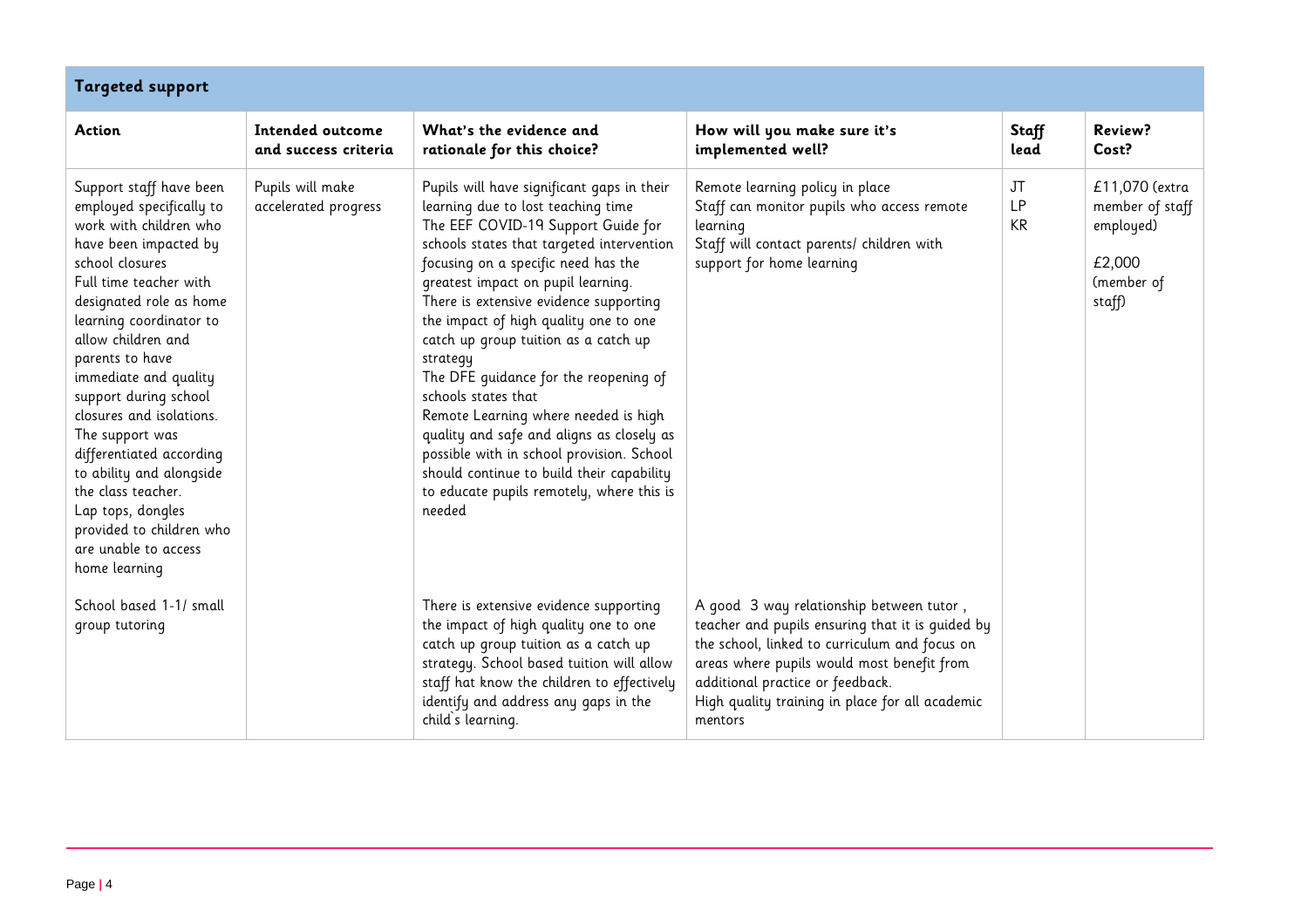| Staff have received<br>ongoing CPD regarding<br>building a nurturing<br>curriculum with a focus<br>on mental health and a<br>trauma informed training<br>The children's and<br>families officer has<br>specific Trauma training<br>alongside the deputy<br>head.<br>Designated staff have<br>completed positive<br>handling training.<br>New RSE programme and<br>policy | Staff will be confident<br>supporting pupils with<br>mental health needs.<br>Staff will be skilled in<br>early recognition of<br>mental health needs.<br>Pupils will become more<br>skilled at recognising<br>the importance of<br>looking after their own<br>well being and have a<br>range of strategies to<br>support their mental<br>health needs | The trauma informed Transition back to<br>school guidance states that the return to<br>school is likely to involve significant<br>changes to young people's routines and<br>daily experiences whilst they have been<br>at home. The guidance suggests that<br>staff being prepared to deal with these<br>changes and having strategies to use to<br>support pupils will enable pupils to feel<br>safe and secure. | KR                    | £500 (PPA<br>cover) |
|--------------------------------------------------------------------------------------------------------------------------------------------------------------------------------------------------------------------------------------------------------------------------------------------------------------------------------------------------------------------------|-------------------------------------------------------------------------------------------------------------------------------------------------------------------------------------------------------------------------------------------------------------------------------------------------------------------------------------------------------|-------------------------------------------------------------------------------------------------------------------------------------------------------------------------------------------------------------------------------------------------------------------------------------------------------------------------------------------------------------------------------------------------------------------|-----------------------|---------------------|
| All staff to be involved in<br>the development of a<br>whole school approach to<br>a positive behaviour<br>management place.                                                                                                                                                                                                                                             | Children will thrive with<br>a calm consistent<br>approach to behavior.<br>There will be high<br>expectations as<br>rregards to behavior<br>around school                                                                                                                                                                                             | The DFE states that a whole school<br>approach to behavior management,<br>where the school sets clear expectations<br>for the pupils and a positive approach<br>that emphasizes prevention, avoiding<br>confrontation and focusing on the<br>development of skills and values, will<br>provide a calm consistent environment,<br>where children will thrive.                                                      | JT<br><b>LP</b><br>KR |                     |